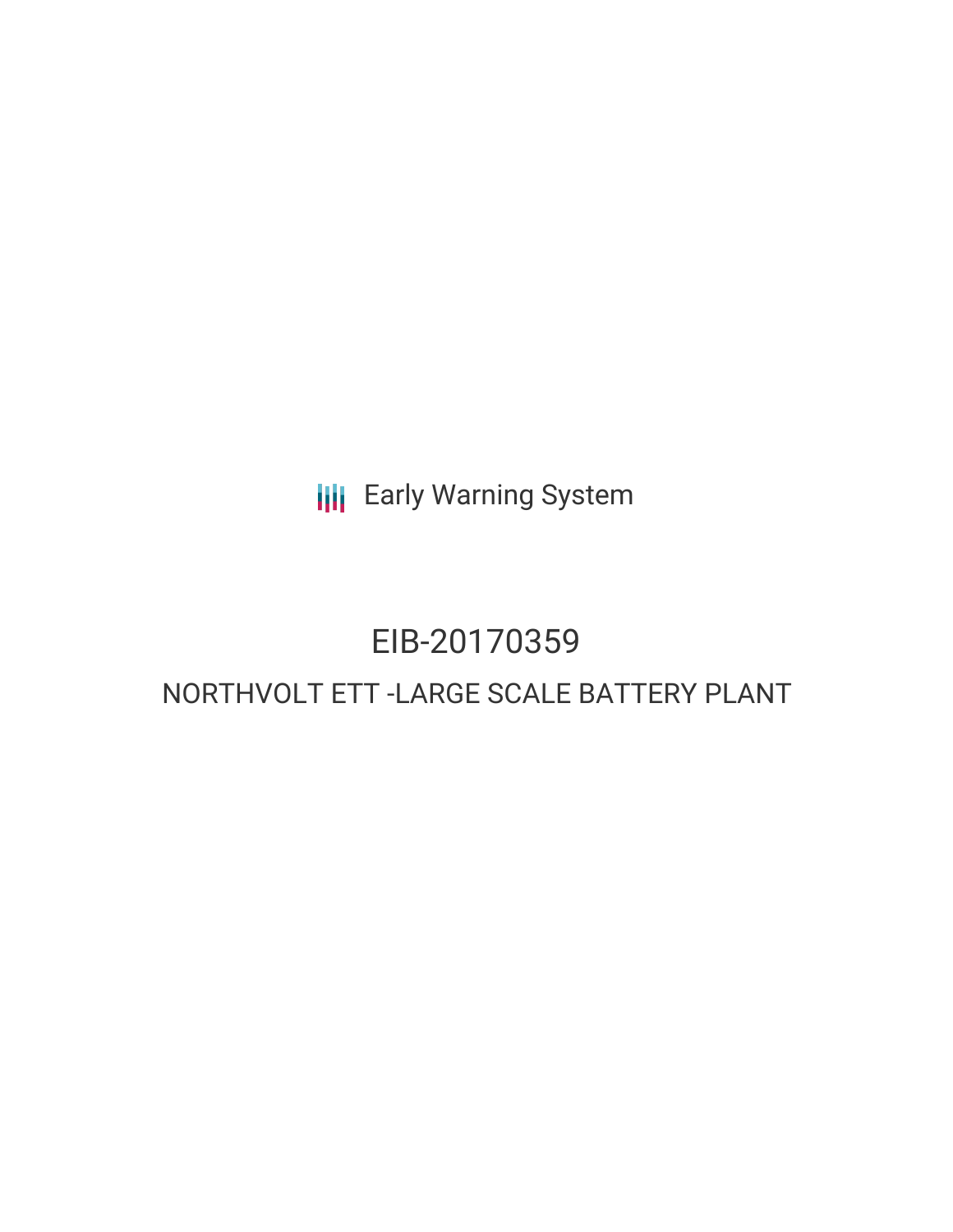

#### **Quick Facts**

| <b>Countries</b>               | Sweden                         |
|--------------------------------|--------------------------------|
| <b>Financial Institutions</b>  | European Investment Bank (EIB) |
| <b>Status</b>                  | Proposed                       |
| <b>Bank Risk Rating</b>        | U                              |
| <b>Borrower</b>                | NORTHVOLT AB                   |
| <b>Sectors</b>                 | Industry and Trade             |
| <b>Investment Type(s)</b>      | Loan                           |
| <b>Investment Amount (USD)</b> | $$464.81$ million              |
| <b>Loan Amount (USD)</b>       | \$464.81 million               |
| <b>Project Cost (USD)</b>      | \$1,768.60 million             |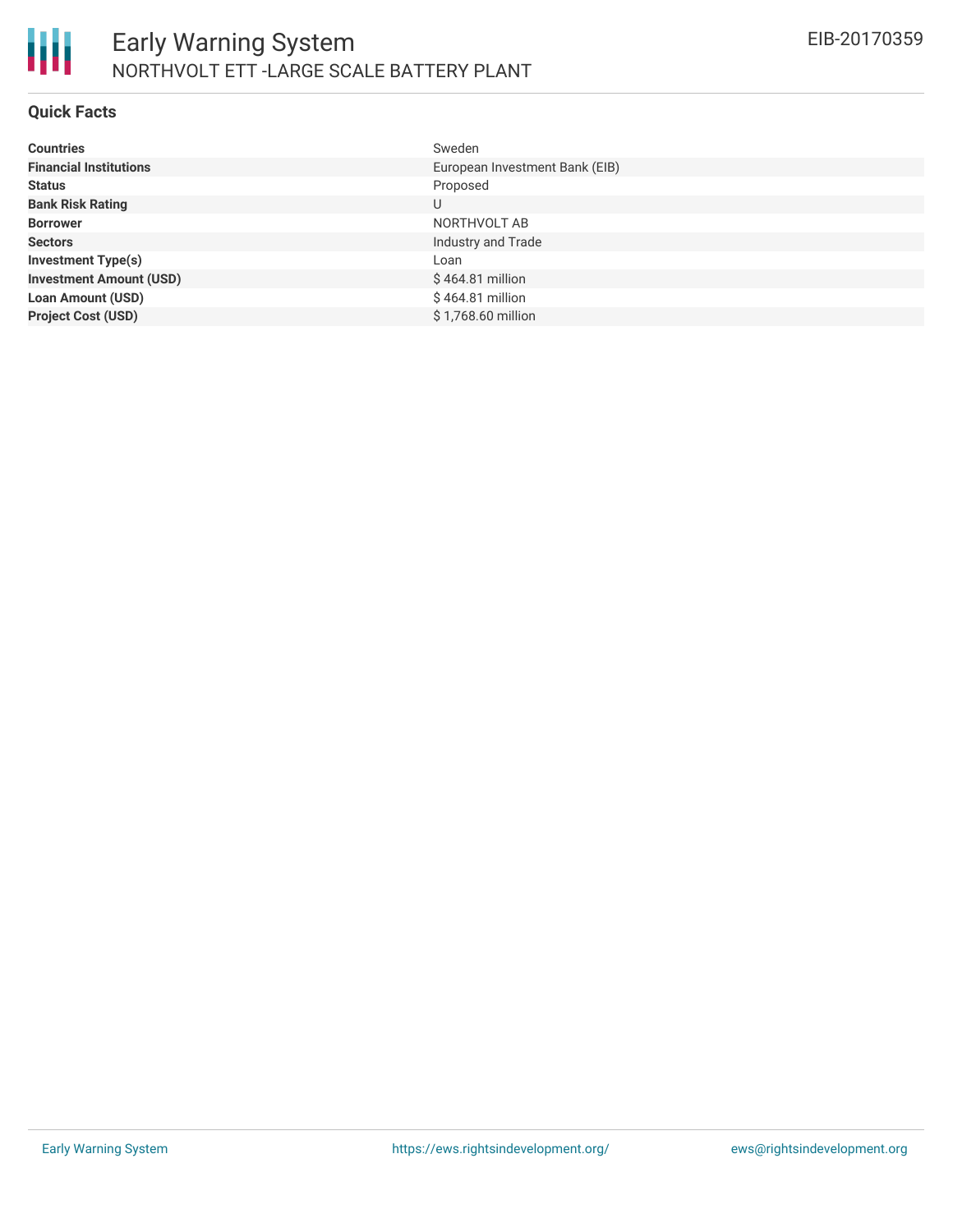

## **Project Description**

According to EIB website, the project concerns the promoter's investments in Skellefteå, Sweden, for the design, construction, commissioning and operation of a lithium-ion (Li-ion) battery cell manufacturing facility with a capacity of 16 GWh. The project is structured into two components, each consisting of a block with a manufacturing capacity of 8GWh. The advanced Li-ion cells to be manufactured at the plant will be used in batteries for transport, stationary storage and industrial and consumer applications.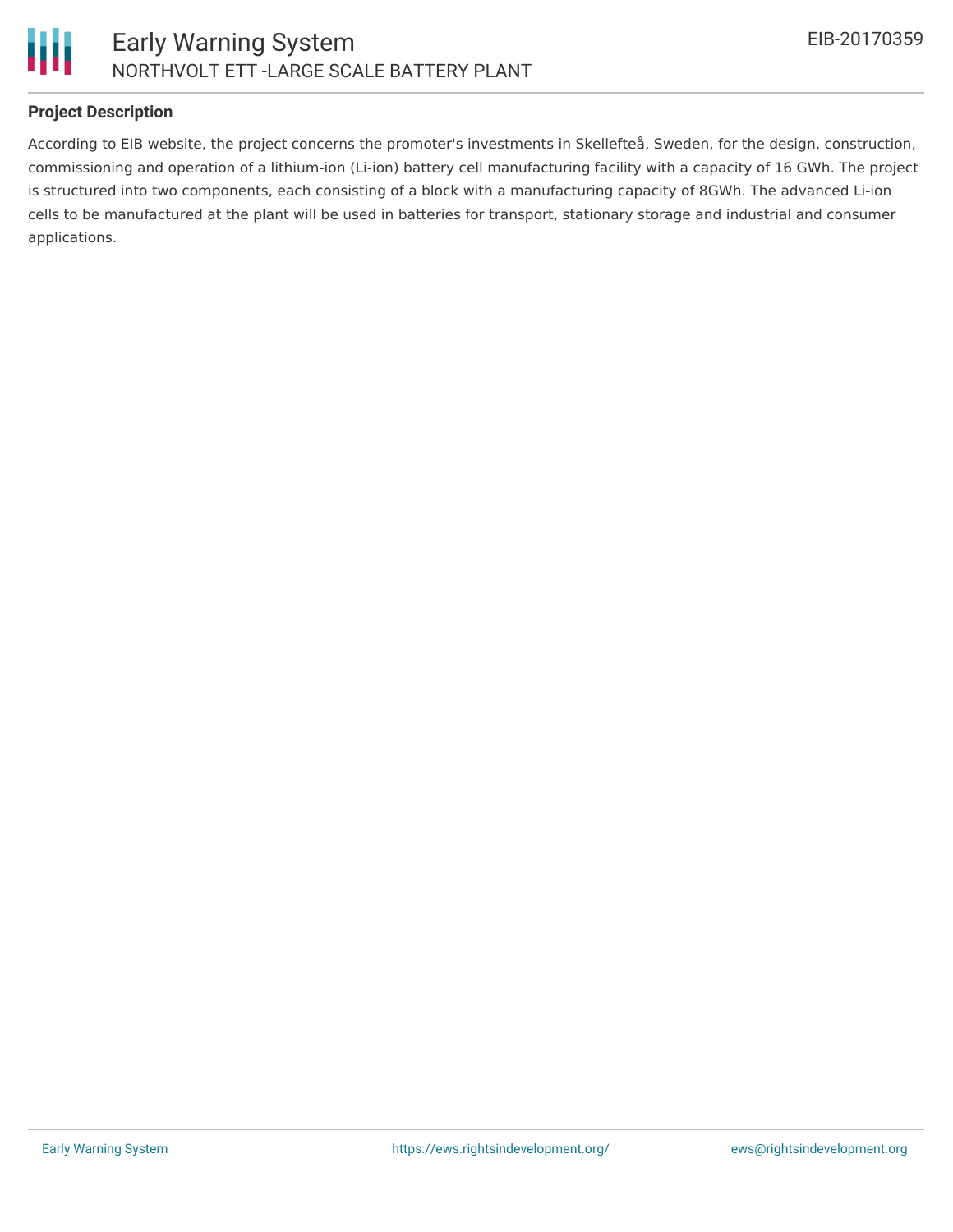## 朋 Early Warning System NORTHVOLT ETT -LARGE SCALE BATTERY PLANT

#### **Investment Description**

European Investment Bank (EIB)